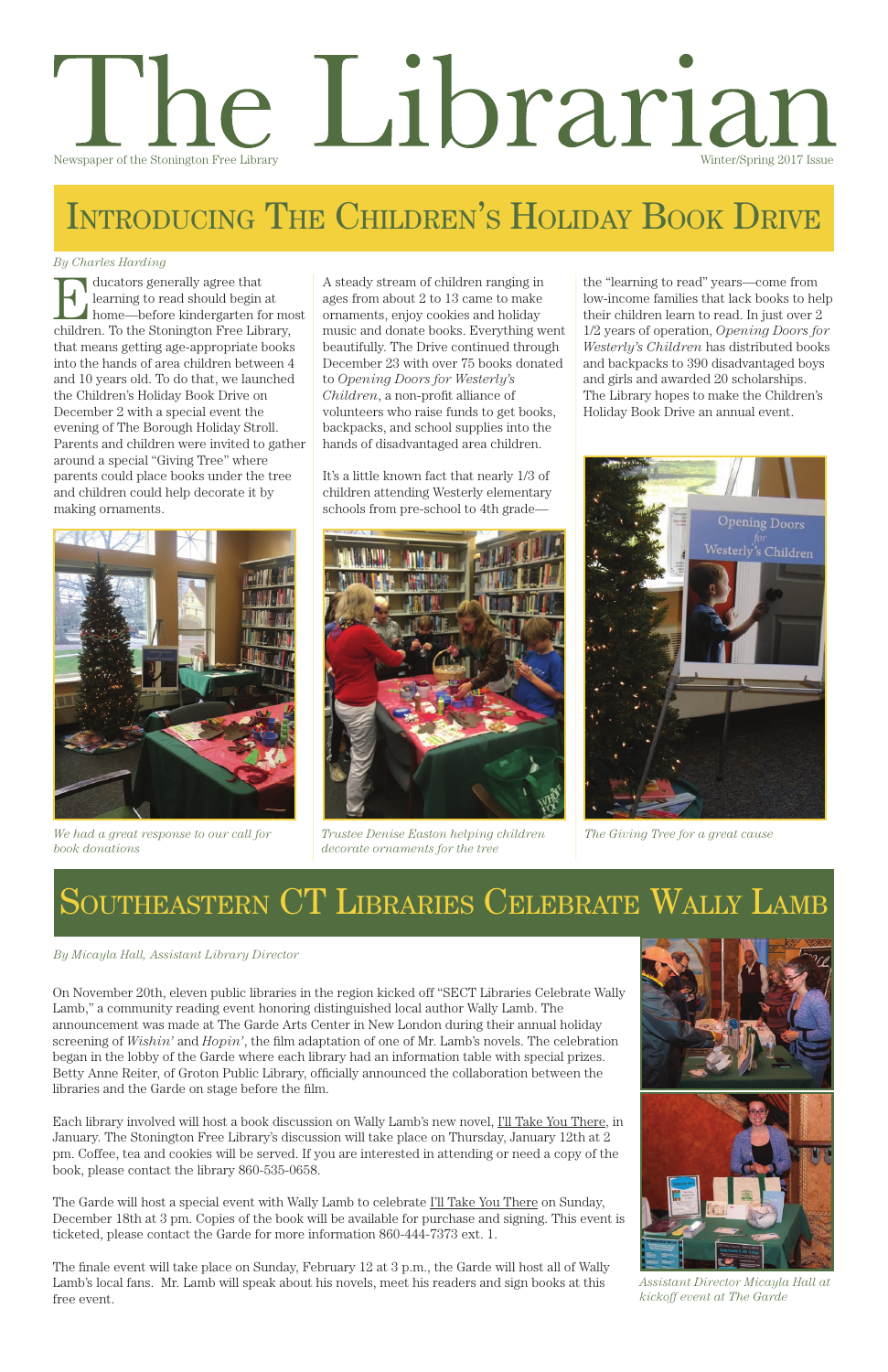*By Maris Frey, Youth Services Director*

#### **Upcoming Program Highlights**

We have a new Winter Reading Challenge in the works, ONE FAMILY – ONE BOOK, to reinforce literacy skills and encourage reading aloud as a family activity. Our book this year will be James and the Giant Peach, Roald Dahl's first popular classic. The Westerly Library will join us in this pilot

program and both libraries will offer opportunities to hear portions of the book read aloud as well as activities to increase the fun. Registration will begin on January 3 and the program will run until March 31. We will roll out



the red carpet for a movie screening at the end of the program; stay tuned for details. But there will definitely be popcorn…

Winter Drop In Story Times will begin the week of January 9 and will continue with Spring programs at the beginning of March. Tuesdays at 10:30 am are for babies – 2 year olds and Wednesdays at  $10:30$  am are for  $2-6$  year olds. Sandwich and Story Time for  $3 - 6$  year olds is Tuesdays at 11:45 am. Bring a little lunch and relax with friends before stories and a craft. Story Times will run until April 5.



We will have a Donut Day celebration 10:30-11 am for *Take Your Child to the Library Day* on February 4. Drop in for some deliciousness!

Our STEAM programming, *We Are Makers!*, will continue with Marshmallow Makers catapults in January for ages 8+, Design a Sharpie T shirt in February for ages 9+, Magic Milk and Walking Water in March for ages 6+ and Slime Makers in April for ages 5+. Please check the calendar or our Facebook page for more info and registration requirements.

Our Winter Reading Challenge, 50 to Grow On, has begun! This early literacy initiative encouraging parents to read aloud to their children is open to all children, ages 7 and younger. It will continue until March 31. If you haven't signed your child up yet, come in and join the fun! Our Celebration Party for the children who participated this year will coincide with our celebration for ONE FAMILY – ONE BOOK.

To celebrate National Library Week and school vacation

week, we are looking forward to welcoming our baby ducklings!

#### **Summer Reading Ahead**

We are looking for Teen Volunteers to help us out this summer. This "TV" program gives our volunteers real work experience and they earn community service hours at the same time! The opportunity is open to students entering seventh grade or older. Applications are available on-line at stoningtonfreelibrary.org under Children/ Teen - Teen Volunteer Club. Drop off your completed application in the Children's Room!



We are also looking for donations for our Store or Basket Drawings. If you are looking for ideas, please call the Children's Room.

**Registration opens on June 19!**



| $\bf{2}$         |                      | New Year's Day - Library Closed                                                                                       |
|------------------|----------------------|-----------------------------------------------------------------------------------------------------------------------|
| 3                |                      | Registration opens for ONE FAMILY - ONE BOOK, a new                                                                   |
|                  |                      | Winter Challenge to reinforce literacy skills and enjoy Roald                                                         |
|                  |                      | Dahl's first popular classic, James and the Giant Peach. NEW!                                                         |
|                  | 11 $6:30 \text{ pm}$ | ONE FAMILY - ONE BOOK, come hear chapters 1 - 7 read aloud from                                                       |
|                  |                      | James and the Giant Peach                                                                                             |
|                  | $12\,2 \text{ pm}$   | Join us for a book discussion on Wally Lamb's new novel I'll                                                          |
|                  |                      | Take You There. Coffee, tea and cookies will be served. If you                                                        |
|                  |                      | are interested in attending or need a copy of the book, please                                                        |
|                  |                      | contact the Library.                                                                                                  |
| 16               |                      | Martin Luther King Day - Library Closed                                                                               |
|                  | 21 10:30 am          | ONE FAMILY - ONE BOOK, come hear chapters 8 - 15 read                                                                 |
|                  |                      | aloud from James and the Giant Peach                                                                                  |
|                  | $25\;5-7\;{\rm pm}$  | We Are Makers! Marshmallow Maker Night - marshmallow                                                                  |
|                  |                      | catapults and team marshmallow challenges. (Ages $8+$ ) $\&$                                                          |
|                  | 28 10:30 am          | Saturdays in Stonington - Stamping Day                                                                                |
| <b>FEBRUARY</b>  |                      |                                                                                                                       |
| 4                | $10 \text{ am}$      | Take Your Child to the Library Day recognizing the special                                                            |
|                  |                      | place libraries play in the lives of children all over the world!                                                     |
| 8                | $6:30$ pm            | ONE FAMILY - ONE BOOK, come hear chapters $16 - 20$ read                                                              |
|                  |                      | aloud from James and the Giant Peach                                                                                  |
|                  | $123$ pm             | SECT Libraries Celebrate Wally Lamb - a community reading                                                             |
|                  |                      | event honoring distinguished local author Wally Lamb. Lamb                                                            |
|                  |                      | will speak about his novels, meet his readers and sign books                                                          |
|                  |                      | at this free event at The Garde Arts Center in New London.                                                            |
|                  | 18 10:30 am          | ONE FAMILY - ONE BOOK, come hear chapters 21–26 read aloud                                                            |
|                  |                      | from James and the Giant Peach                                                                                        |
| 20               |                      | <b>Presidents' Day - Library Closed</b>                                                                               |
|                  | 22 5-7 pm            | We Are Makers! Sharpie Tee                                                                                            |
|                  |                      | Shirt Decorating – bring an                                                                                           |
|                  |                      | all-cotton tee shirt and a                                                                                            |
|                  |                      | plastic bag (Ages 9+) $\blacktriangle$                                                                                |
|                  | 25 10:30 am          | Saturday in Stonington -                                                                                              |
|                  |                      | Sticker Day                                                                                                           |
| <b>MARCH</b>     |                      |                                                                                                                       |
|                  | 10 10:30 am          | Enjoy the school holiday - ONE FAMILY - ONE BOOK, come hear                                                           |
|                  | 18 10:30 am          | chapters 27-33 read aloud from James and the Giant Peach<br>Saturday in Stonington - Irish Step Dancing Demonstration |
|                  | 22 10:30 am          | ONE FAMILY - ONE BOOK, come hear chapters 34-39 read aloud                                                            |
|                  |                      | from James and the Giant Peach                                                                                        |
| 25               | $10:30$ am           | Saturday in Stonington - Spring Story Time                                                                            |
|                  | 29 5-7 pm            | We Are Makers! Magic Milk and Walking Water (Ages 6+) NEW!                                                            |
| 31               |                      | LAST day for our 50 To Grow On Reading Challenge! Bring in your                                                       |
|                  |                      | reading log! Movie Screening James and the Giant Peach Winter                                                         |
|                  |                      | Reading Challenge ONE FAMILY - ONE BOOK. Check for details at                                                         |
|                  |                      | the Westerly or Stonington Libraries. Reservations are required! $\mathbb{Z}$                                         |
|                  | <b>APRIL</b>         |                                                                                                                       |
| 1                |                      | Voting OPENS for the 2016 Nutmeg Award Books of the year!                                                             |
| $\boldsymbol{9}$ | $5:00$ pm            | <b>Sunday Evening Lecture Series - in celebration of National</b>                                                     |
|                  |                      | Library Week! - Merrill House Poet, Mark Wunderlich reads                                                             |
|                  |                      | from his work @ the Library                                                                                           |
| $10-15$          |                      | Celebrate National Library Week and Duckling Week! Drop by during                                                     |
|                  |                      | school vacation and see our little quackers!                                                                          |
|                  | 13 5:30pm            | <b>Ballroom Dancing with Marc Pernaveau to celebrate National</b>                                                     |
|                  |                      | Library Week @ the Library                                                                                            |
| 22               | 10:30 am             | Saturday in Stonington - Celebrate Earth Day with an upcycled craft                                                   |
| 22               |                      | <b>Annual Mystery Dinner Fundraiser</b>                                                                               |
|                  | 26 5-7 pm            | We Are Makers! Slime Makers tonight! Ages 5+                                                                          |
| 29               |                      | LAST day to VOTE for the Nutmeg Awards!!                                                                              |

29 10:30 am *Saturday in Stonington* – Painting Day

### **TECHNOLOGY UPGRADES**

The Library has made significant advances in the last year toward improving our digital services for the community. We have upgraded our internet service from an old and slow DSL connection to a digital internet service that has tripled upload and download speeds.



# **BOOKWORMS**

We have also installed wireless boosters to strengthen our free internet service throughout the building – and even into the park!

In addition to our internet upgrades, we have also installed wireless printing service. Patrons can now easily print from their own laptops, and mobile devices, to Library printers behind the front desk.

The Library is also expanding its technology offerings by lending eReaders. We currently have five Kindles available to patrons. The devices can be checked out for three weeks and come preloaded with popular eBooks and apps. This is a great way to try before you buy!

Our social media presence continues to grow with the Library on YouTube! Several of our Sunday Evening Lectures and Thoughtful Thursdays are now available on our YouTube channel. We are adding programs often, so continue to check our channel for the latest selection of thought-provoking talks.

These improvements are just a few of the technology upgrades we hope to provide for the community to use in the coming year. We are striving to expand the Library beyond its brick and mortar limits to connect the community to lifelong learning resources that technology can provide access to.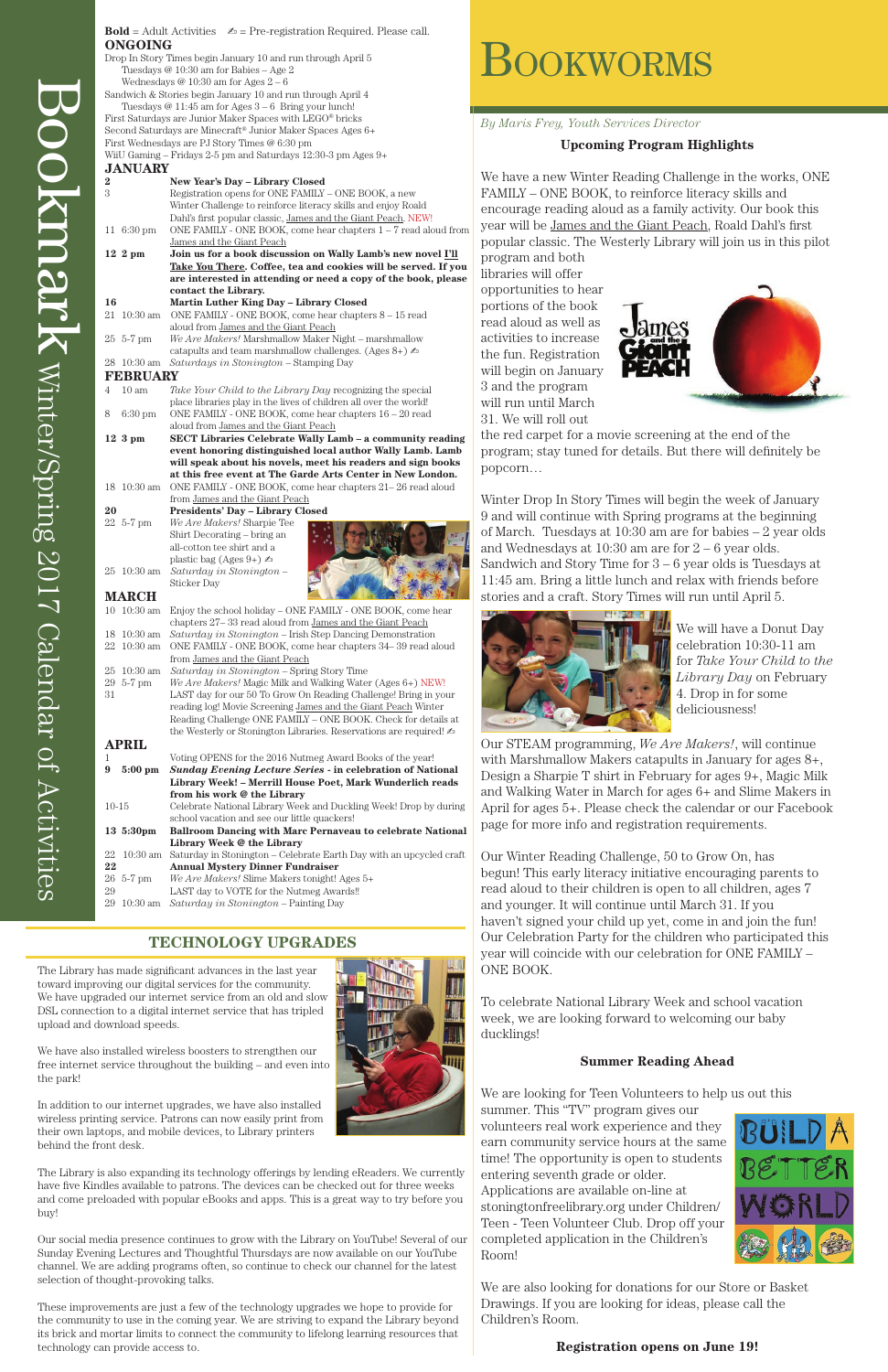## STONINGTON FREE LIBRARY EMBARKS ON THE next generation of the digital library

#### **Stonington Free Library**

20 High Street, Stonington, CT

#### **Mailing address**

PO Box 232, Stonington, CT 06378

#### **Hours**

10am-5pm M, T, Th and F 10am-8pm Wed • 10am-3pm Sat

**Phone** 860.535.0658

**Fax** 860.535.3945

**E-mail** stonlib@stoningtonfreelibrary.org

**Web** stoningtonfreelibrary.org

**Executive Director** Belinda de Kay

**Assistant Director** Micayla Hall

**Youth Services Director** Maris Frey

#### **Board of Trustees**

**President** Nick Kepple

**Vice President** Scott Muller

**Secretary** Kaylan Randolph

**Treasurer** Allegra Griffiths

**Trustees** Stephen Bessette

Richard Cole | Deborah Dodds

Denise Easton | Allegra Griffiths

Vera Harsh | Elizabeth Leamon

Susan Martin | Beverly Phillips

#### George Sylvestre

**Editors** Charles Harding | Melissa Floyd

**Layout** CMB Creative Group

Understanding both the how and why our community uses the Stonington Free Library (SFL) prompted us to address the importance of digital access of information, media, books and communications. The SFL website www.stoningtonfreelibrary.org stands at the center of our commitment to build a responsive digital library that expands access and accessibility for everyone, from computers to mobile devices.

Beginning in January 2017, the Library will undertake a total redesign of the existing website, www.stoningtonfreelibrary.org. The current site was originally created in 2009 and no longer meets the needs of the Library and users. From the look and feel to the integration of the latest applications and software for access on any device, the new site will be the foundation of SFL's digital strategy.

Design Agency, (www.design-agency.org) a Rhode Island firm was selected to lead the design and implementation of the website project. Their emphasis on building a digital presence that embodies the spirit and unique qualities of the Library complements the firm's depth of experience to deliver a site that establishes the Stonington Free Library as a true 24/7 resource for our community.

### STONINGTON FREE LIBRARY ADDS TO STAFF; LINDSEY MAHN, JASON ACKERMANN BRING EXCEPTIONAL QUALIFICATIONS

### *By Denise Easton - Trustee*

The Stonington Free Library is very pleased to announce the addition of two staff members, Lindsey Mahn and Jason Ackermann. They come to us with gleaming credentials: both pursuing a Masters of Library and Information Sciences from San Jose State University; Jason from a job as Digital Library Assistant, Kansas State Library, Topeka KS.

Lindsey states, "I am currently enrolled at San Jose State University in their Masters of Library and Information Sciences program. I participate in the program through online courses. It is my hope to continue to inspire learning through a different medium: the library."

*Lindsey Mahn* indsey Mahn





She continues, "I was also a substitute at the Mystic Noank Library. I would fill in when librarians went on vacation and I also helped out at special events. This position introduced me to using a library system and the Dewey decimal system."

"Education is my passion. What I have learned is that sometimes educational experiences come from outside the classroom as well. That is what led me to pursue my masters in library sciences. I hope to be able to create programs that get people young and old excited about broadening their minds."

Jason Ackermann is equally enthusiastic. "For two years I worked in the State Library of Kansas as the team lead on their digital initiative to harvest, scan, and house state government documents." The major goal of this project was to make state government documents more accessible to the public and to interested researchers.

After an extensive research phase conducted by Micayla Hall, SFL Assistant Director, and the volunteer eLibrary committee, requests for proposals were sent to leading site designers in the Library and information services arena. Two finalists were interviewed by the committee and a final recommendation was made to the SFL board in November. *Design Agency*

"I have experience with reference questions and directly helping patrons, especially with complex historical government questions. Furthermore, my experience as an educator has honed my ability to connect patrons with pertinent library resources and highlight the library's practical uses."

The Library invites you to come in and meet our new library professionals. They are already contributing to the Library's commitment to offering the highest level of service to the community.

#### 

# Strategic Planning Update

The Stonington Free Library's strategic planning efforts are well underway as we continue to explore avenues to strengthen our connection to the community. To date, more than 600 Stonington residents have met and shared with us what they value about our library and also what they'd like to see happen in the future. More than 500 have also shared their views through print and online surveys. Perhaps the most wonderful aspect of this process has been to see the eagerness with which the community has engaged in our work.

Participants have reminded us that Stonington is indeed a special place, one that is family centered and caring of others. Residents choose to live here because of the town's good schools, its natural resources, and of course, its quality of life. Participants let us know the Library is one of the reasons why Stonington is special, and they have praised us for creating a welcoming place, especially for children. In addition to praise, respondents also let us know what they'd like to see going forward. These responses range from increased availability to increased programming.

Our efforts now will focus on analyzing all the information participants have provided to us and creating long term goals. How do we best reinforce the role of the Library as a center of Stonington life? What steps will we need to take to make certain we remain the welcoming and wonderful resource our community values while still ensuring we address future needs? That becomes the exciting work of the Library's Board of Trustees, and as they identify varied options, they will share their goals and action steps with the community. Updates will follow in future editions of the Librarian.







### Stonington Free Library

Service to All - Young And Old, River to River



### *By Charles Harding*

*By Mary Kelley, Chair of Strategic Planning Committee*